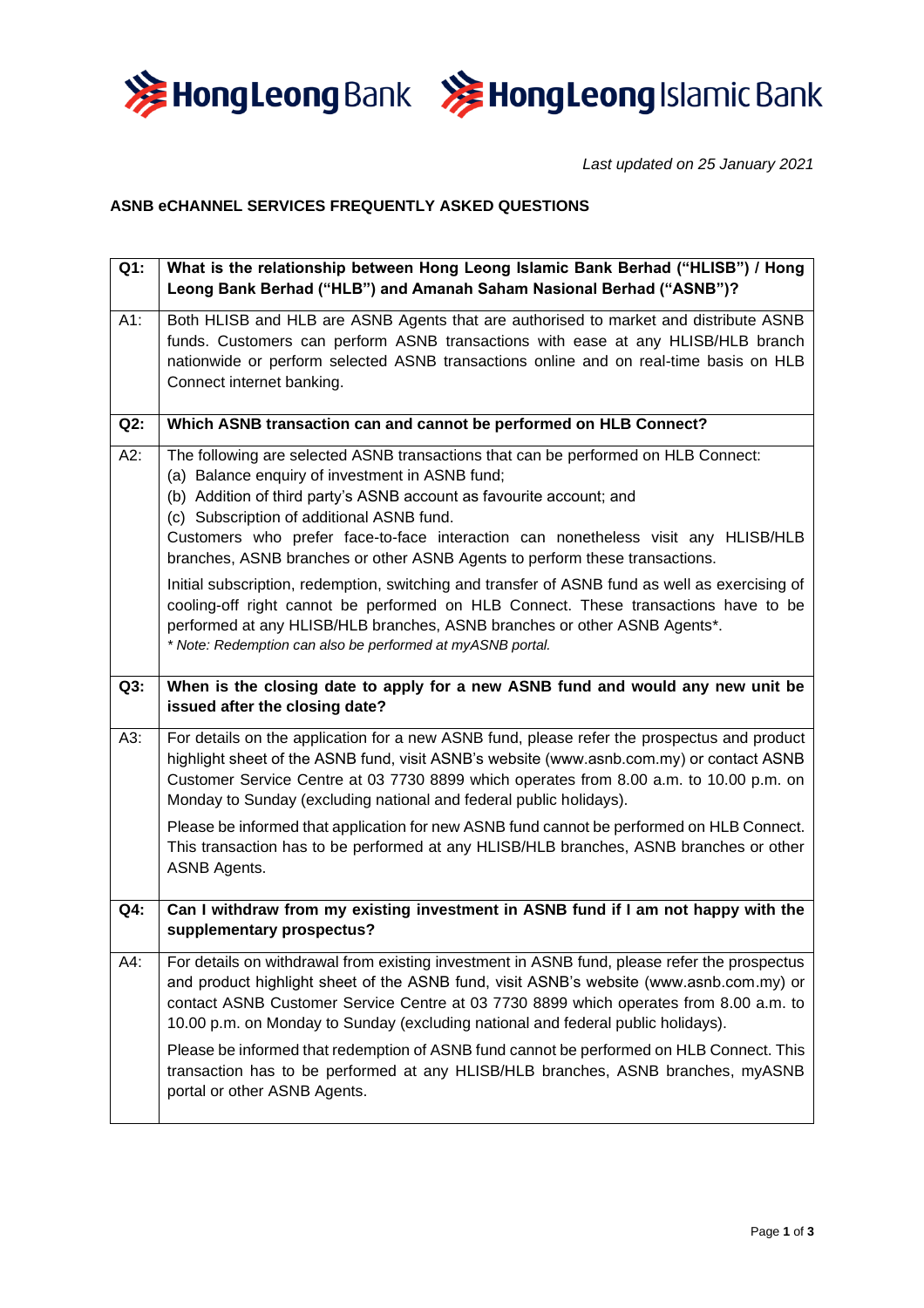



| Q5: | When can I perform ASNB transaction on HLB Connect?                                                                                                                                                                                                                                                                                                                               |               |  |
|-----|-----------------------------------------------------------------------------------------------------------------------------------------------------------------------------------------------------------------------------------------------------------------------------------------------------------------------------------------------------------------------------------|---------------|--|
| A5: | Subscription of ASNB fund can be performed during the ASNB Business Operating Hours as<br>follows:<br>(a) ASNB fixed price funds<br>7.00 a.m. to 7.00 p.m. on Monday to Sunday (Including national and federal public<br>holidays);<br>(b) ASNB variable price funds<br>7.00 a.m. to 4.00 p.m. on Monday to Sunday (Including national and federal public<br>holidays).           |               |  |
|     | The subscription request will be processed on real-time basis, unless notified otherwise.                                                                                                                                                                                                                                                                                         |               |  |
|     | Subscription of Variable Price Funds for forward pricing fund (i.e. ASN Equity 5, ASN Sara 2<br>& ASN Imbang 3 Global) will be calculated based on the fund Net Asset Value ("NAV") at the<br>next valuation day (e.g. if customer purchases the fund today, the customer can only know<br>the unit allotted the next business day).                                              |               |  |
|     | Please be informed that subscription would not be available on HLB Connect during<br>transaction suspension period (e.g. due to income distribution of fund). A notice will be put up<br>on HLB Connect three (3) days before the suspension period informing of such suspension.                                                                                                 |               |  |
|     | In the event of system interruption which results in non-availability of ASNB transactions on<br>HLB Connect, a notice will be put up on HLB Connect to advise customers to perform ASNB<br>transactions at any HLISB/HLB branches, ASNB branches or other ASNB Agents.                                                                                                           |               |  |
| Q6: | What is the minimum and maximum limit for subscription of ASNB fund on HLB<br>Connect?                                                                                                                                                                                                                                                                                            |               |  |
| A6: | The limits for subscription of ASNB fund on HLB Connect are as follows:                                                                                                                                                                                                                                                                                                           |               |  |
|     | Limit                                                                                                                                                                                                                                                                                                                                                                             | <b>Amount</b> |  |
|     | Minimum                                                                                                                                                                                                                                                                                                                                                                           | RM1.00        |  |
|     | Maximum<br>for<br>ASNB<br>account<br>own<br>and<br>registered minor's ASNB account                                                                                                                                                                                                                                                                                                | RM50,000.00   |  |
|     | Maximum for third party's ASNB account                                                                                                                                                                                                                                                                                                                                            | RM25,000.00   |  |
|     | Customers may change their preferred maximum limits in HLB Connect.                                                                                                                                                                                                                                                                                                               |               |  |
|     | Please be informed that the subscription:<br>(a) Is subject to respective ASNB fund's availability and individual investment limit;<br>(b) Must be in the multiples of RM1.00 (i.e. amount with sen is not acceptable);<br>(c) Is subject to ASNB's Sales Charge and the Bank's Service Charge.<br>Customers can refer to ASNB's website (www.asnb.com.my) for the latest update. |               |  |
| Q7: | Where can I obtain printed copy of the prospectus of ASNB fund and ASNB                                                                                                                                                                                                                                                                                                           |               |  |
|     | subscription form (ASNB PT)?                                                                                                                                                                                                                                                                                                                                                      |               |  |
| A7: | Printed copy of the prospectus of ASNB fund and ASNB subscription form (ASNB PT) are<br>available at any HLISB/HLB branches, ASNB branches or other ASNB Agents. Please be<br>informed that the printed prospectus at HLISB/HLB branches is available for viewing in the<br>premise only.                                                                                         |               |  |